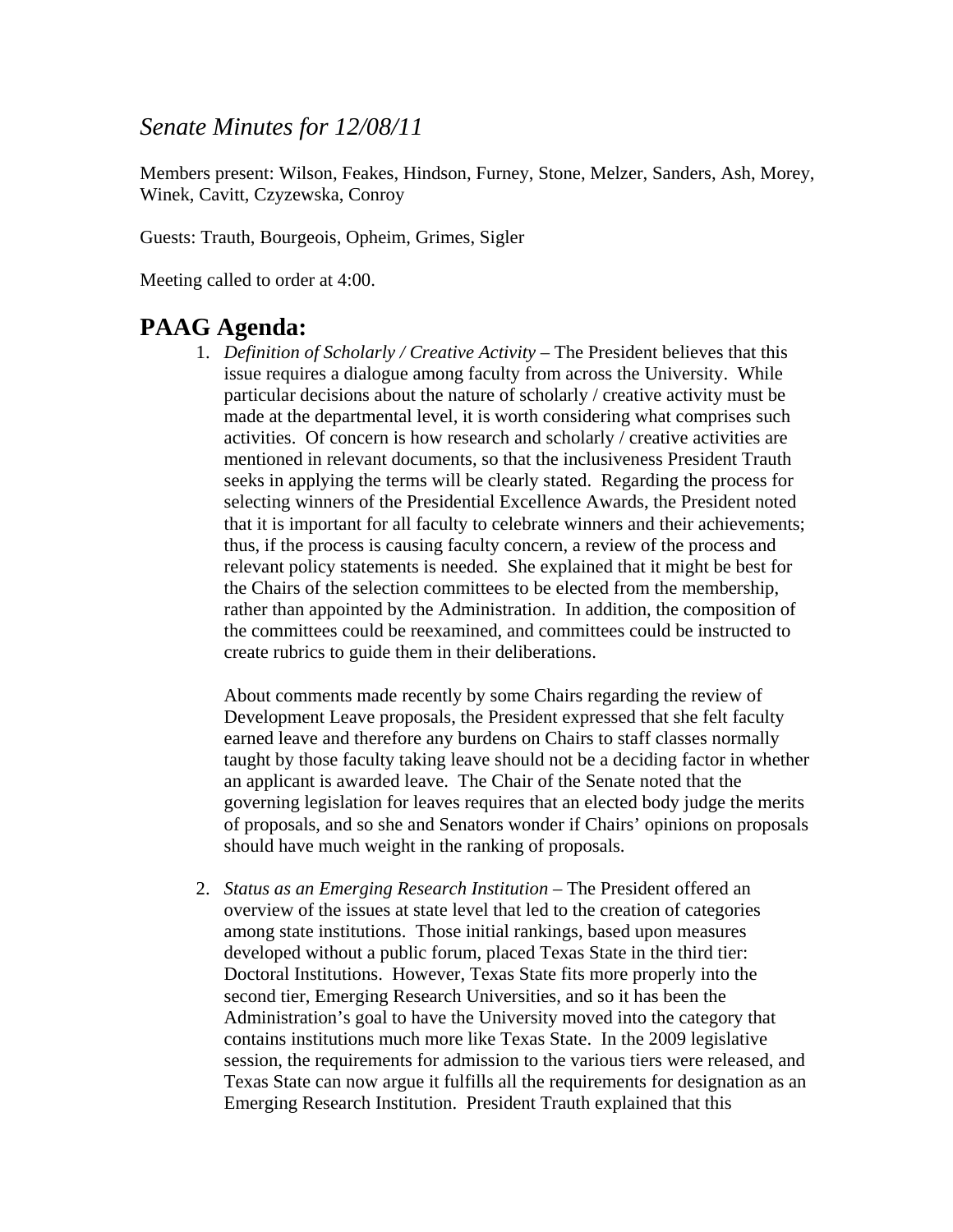achievement is important for all at the University, particularly for attracting quality faculty and in representing the growing prestige of Texas State. The Provost added that the University now has research expenditures of \$33.48 million, placing it among those now designated as Emerging Research Universities.

3. *2012-2017 University Goals –* The President distributed a summary of goals and intended outcomes for 2012-2017. The Senate is concerned that the document uses the limiting term of "research" in citing goals for faculty and the University. The President and the Provost suggested that the term could be revised to reflect a more inclusive attitude: "research and scholarly / creative activity." In discussing start-up funds, the Provost reiterated that they are necessary when hiring new faculty who may need laboratories for their research; however, such funds must lead to external funding. He also explained that any department may apply for start-up funds if they will be used to support the research agendas of new faculty.

# **BREAK**

## **PAAG Follow-up:**

- 1. Senators noted that the terms "research" and "scholarly / creative activity" are up for debate even within departments.
- 2. The Senate was pleased with the President's plans for examining the process for awarding Presidential Excellence Awards. The Chair will inquire whether revisions to the relevant PPS, 6.11, can be tabled until after decisions have been reached on changes to the review process.

#### **Update from CAD, University Budget and PACE:** The Chair

distributed documents regarding plans for training advisors and for choosing faculty liaisons for the PACE Center. All PACE advisors – 19 total – will be trained as generalists, but will then be assigned to particular colleges proportionally based upon college size. Current college advisors will report to PACE advisors. There is no planned role for faculty advisors in PACE; the Dean sees faculty as mentors for students after they complete their first year. Faculty liaisons, one per college, will serve as advocates for PACE initiatives in their colleges, and will receive 50% workload credit for their service.

*University Budget –* The Administration expects a \$12 million budget shortfall for the coming year. The Provost sought input at a recent CAD on spending priorities in a difficult economic climate. The Deans' first priority is to lose no faculty due to budget constraints. Second is hiring faculty to confront continuing enrollment growth; Third, equity raises to deal with salary compression and inversion; Fourth, 3% merit raises. The Provost will explore these suggestions in the coming weeks. Copies of the current Operating Budget and Salary Report are available in the Senate Office.